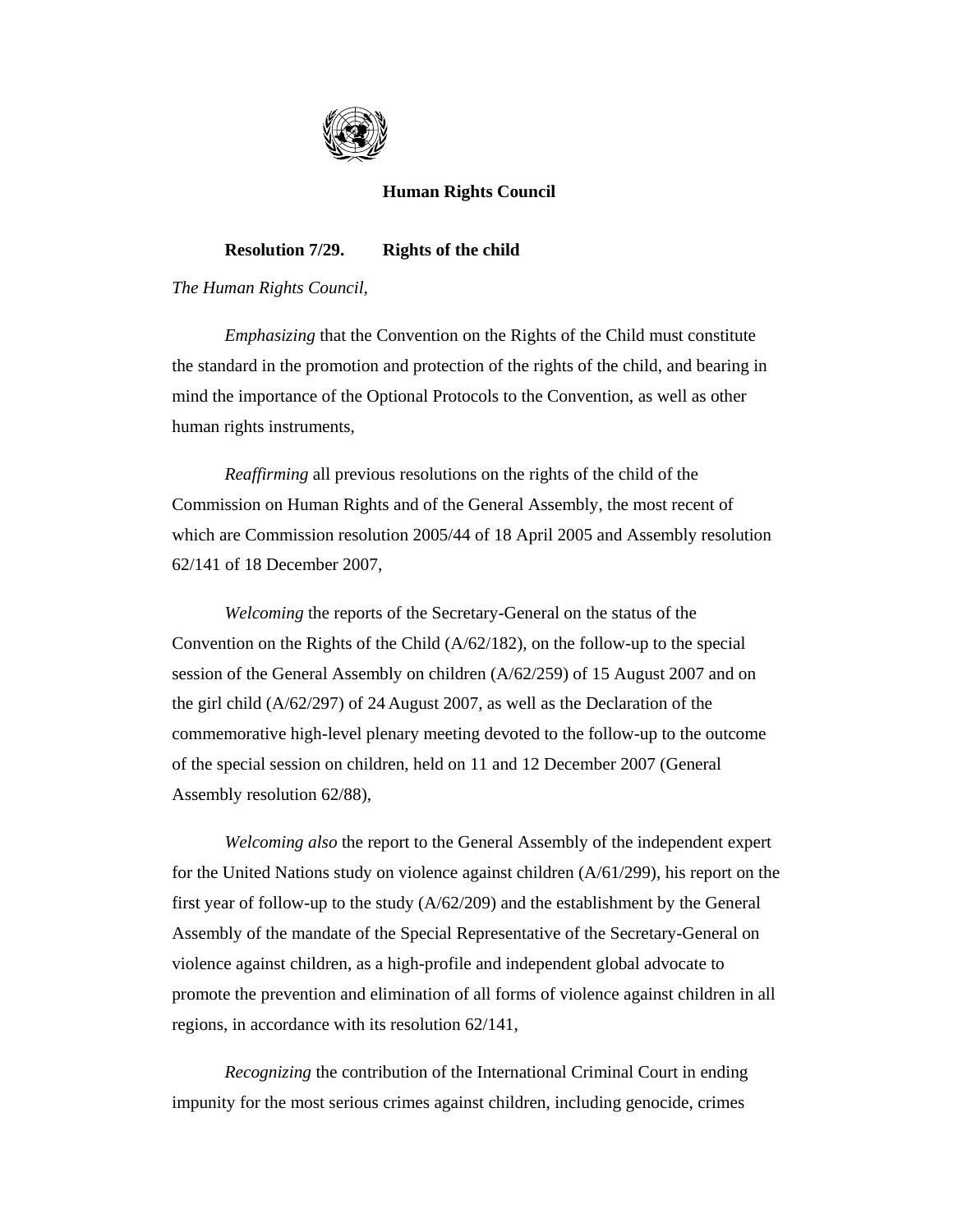against humanity and war crimes, calling upon States not to grant amnesties for such crimes and acknowledging the contribution of the international criminal tribunals and special courts in ending impunity for the most serious crimes against children, including genocide, crimes against humanity and war crimes,

*Welcoming* the reports of the Special Representative for children and armed conflict (A/62/228) and the report of the Special Rapporteur on the sale of children, child prostitution and child pornography (A/HRC/7/8),

*Welcoming also* the work of the Committee on the Rights of the Child and taking note of the issuance of its general comments Nos. 6 and 7 (2005), Nos. 8 and 9 (2006) and No. 10 (2007),

*Profoundly concerned* that the situation of children in many parts of the world remains critical and convinced that urgent and effective national and international action is called for,

*Mindful* that regional instruments should contribute to the strengthening of the norms of the Convention on the Rights of the Child,

*Reaffirming* the importance of the family as the fundamental group of society and the natural environment for the growth and well-being of all its members, and particularly children, and that as such should be strengthened; that it is entitled to receive comprehensive protection and support; that the primary responsibility for the protection, upbringing and development of children rests with the family; that all institutions of society should respect children's rights and secure their well-being and render appropriate assistance to parents, families, legal guardians and other caregivers so that children can grow and develop in a safe and stable environment and in an atmosphere of happiness, love and understanding, bearing in mind that, in different cultural, social and political systems, various forms of family exist,

*Underlining* the need for mainstreaming a gender perspective and recognizing the child as a rights holder, in all policies and programmes relating to children,

*Concerned* that, in conflict situations, children continue to be the victims and deliberate targets of attacks or the use of force, including indiscriminate and excessive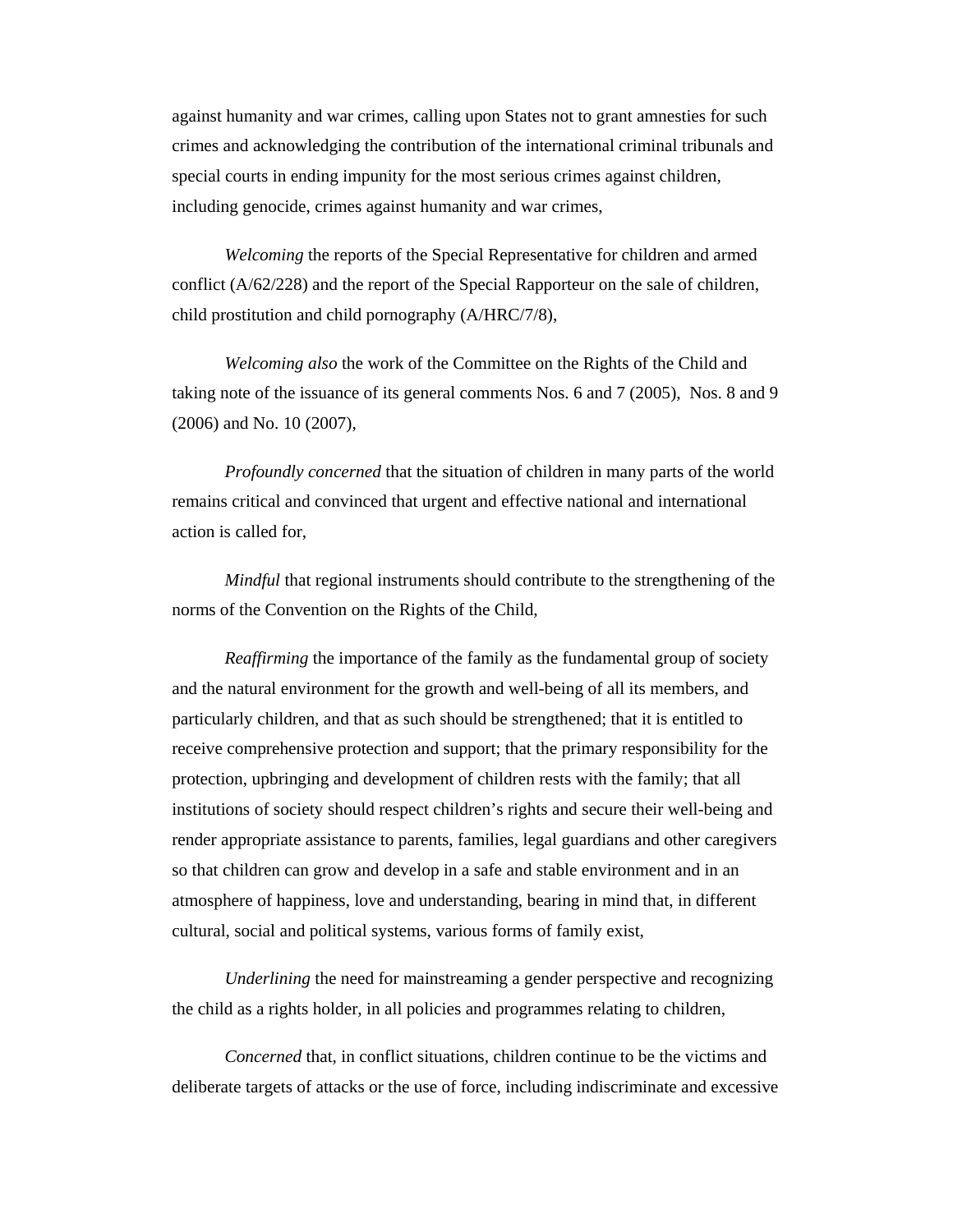use of force with consequences, which are often irreversible for their physical and emotional integrity,

*Recognizing* that environmental damage has potentially negative effects on children and their enjoyment of their life, health and a satisfactory standard of living,

*Taking note with appreciation* of the attention paid to children in the Convention on the Rights of Persons with Disabilities and in the International Convention for the Protection of All Persons from Enforced Disappearance,

# I. IMPLEMENTATION OF THE CONVENTION ON THE RIGHTS OF THE CHILD AND OTHER INSTRUMENTS

 1. *Reaffirms* that the general principles of, inter alia, the best interests of the child, non-discrimination, participation and survival and development provide the framework for all actions concerning children, including adolescents;

 2. *Acknowledges* that the Convention on the Rights of the Child is the most universally ratified human rights treaty, and urges the States that have not yet done so to become parties to the Convention and the Optional Protocols thereto as a matter of priority and, concerned at the great number of reservations to the Convention, urges States parties to withdraw reservations incompatible with the object and purpose of the Convention and its Optional Protocols and to consider reviewing regularly other reservations with a view to withdrawing them;

 3. *Calls upon* States parties to implement the Convention and its Optional Protocols fully and in accordance with the best interests of the child by, inter alia, putting in place effective national legislation, policies and action plans, and to comply in a timely manner with their reporting obligations under the Convention and the Optional Protocols thereto, in accordance with the guidelines elaborated by the Committee, as well as to take into account the recommendations made by the Committee in the implementation of the provisions of the Convention;

 4. *Also calls upon* States parties to designate, establish or strengthen relevant governmental structures for children, including, where appropriate, ministers in charge of child issues and independent ombudspersons for children, and to ensure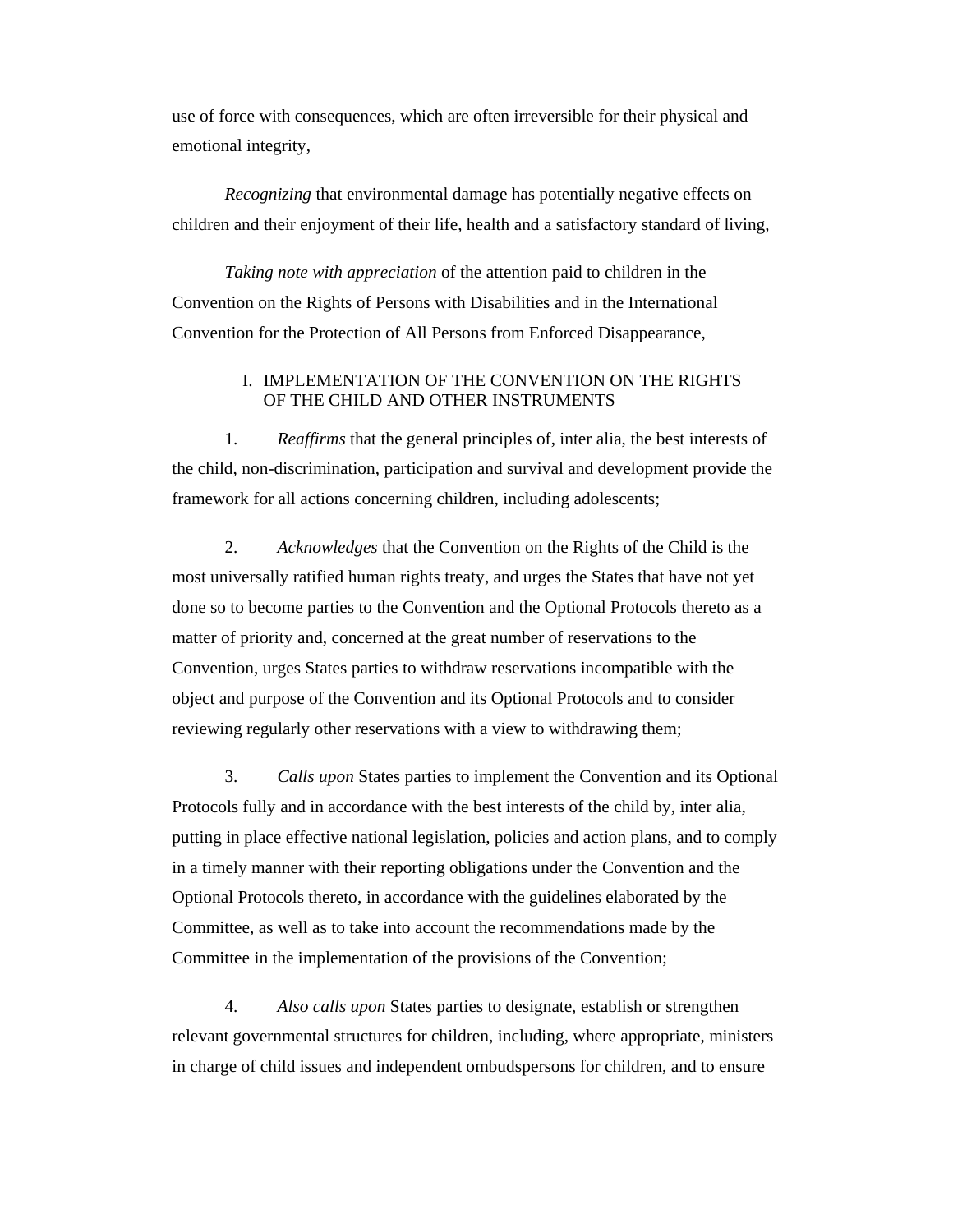adequate and systematic training in the rights of the child for professional groups working with and for children;

 5. *Encourages* States to strengthen their national statistical capacities, particularly in the area of juvenile justice and on children in detention, and, as far as possible, to use statistics disaggregated by, inter alia, age, sex and other relevant factors that may lead to disparities, and other statistical indicators at the national, subregional, regional and international levels to develop and assess social policies and programmes so that economic and social resources are used efficiently and effectively for the full realization of the rights of the child;

## II. MAINSTREAMING OF THE RIGHTS OF THE CHILD

 6. *Affirms* its commitment to effectively integrate the rights of the child in its work and that of its mechanisms in a regular, systematic and transparent manner, taking into account specific needs of boys and girls;

 7. *Decides* to incorporate into its programme of work sufficient time, at a minimum an annual full-day meeting, to discuss different specific themes on the rights of the child, including the identification of challenges in the realization of the rights of the child, as well as measures and best practices that can be adopted by States and other stakeholders, and to assess the effective integration of the rights of the child in its work, beginning in 2009;

 8. *Urges* all stakeholders to take into full account the rights of the child in the universal periodic review, including in the preparation of information submitted for the review and during its dialogue, outcome and follow-up;

 9. *Encourages* States to prepare the information described in paragraph 15 (a) of Council resolution 5/1 through broad consultation at the national level with all relevant stakeholders, including non-governmental organizations active in addressing the rights of the child;

 10. *Requests* special procedures and other human rights mechanisms of the Council to integrate the rights of the child into the implementation of their mandates and to include in their reports information on and qualitative analysis of child rights;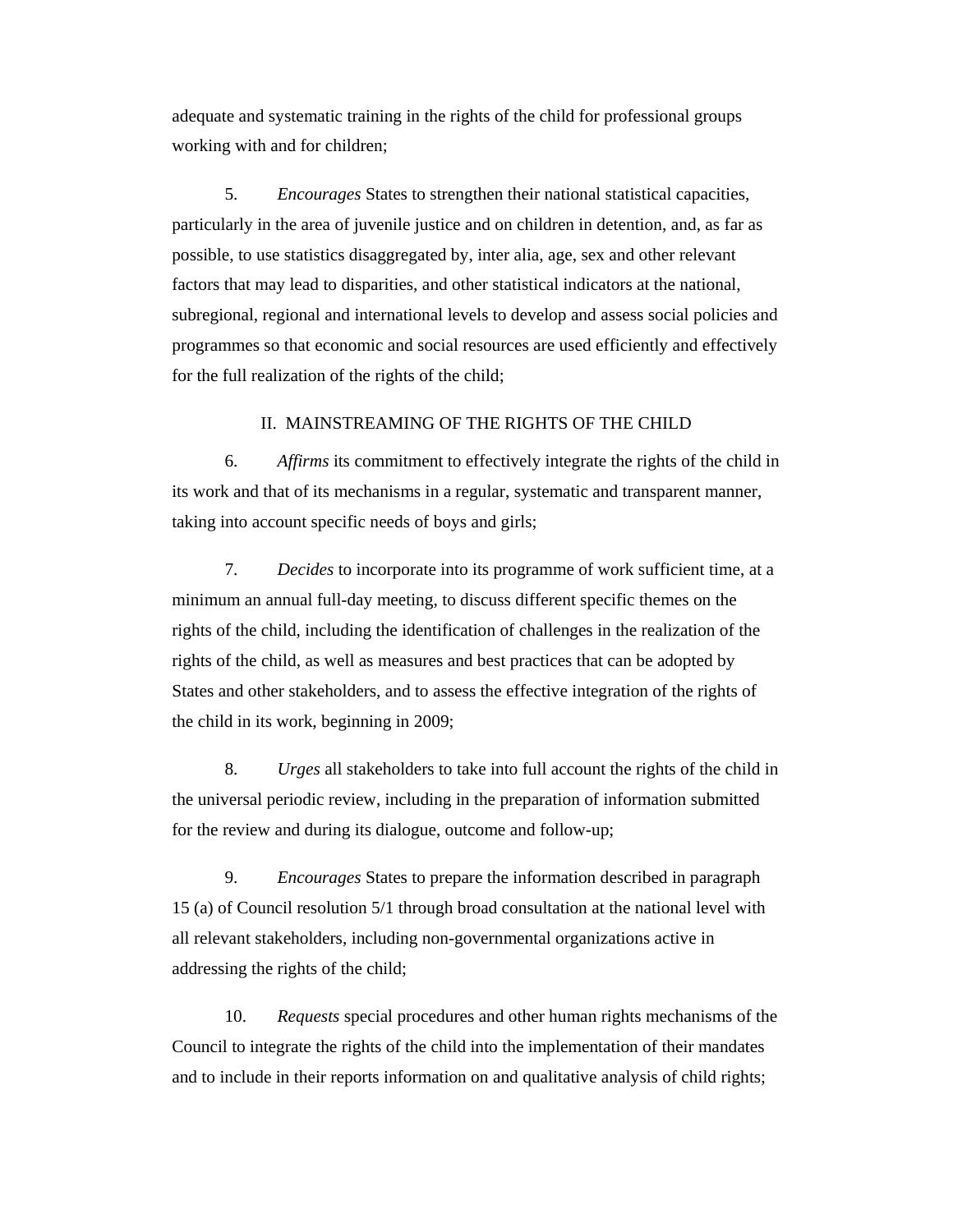11. *Encourages* all human rights treaty bodies to integrate the rights of the child into their work, in particular, in their concluding observations, general comments and recommendations;

# III. PROTECTING AND PROMOTING THE RIGHTS OF THE CHILD AND NON-DISCRIMINATION AGAINST CHILDREN, INCLUDING CHILDREN IN DIFFICULT SITUATIONS

#### **Non-discrimination**

 12. *Calls upon* all States to ensure that children are entitled to their civil, cultural, economic, political and social rights without discrimination of any kind;

 13. *Notes with concern* the large number of children, particularly girls, belonging to national, ethnic, religious and linguistic minorities, migrant children, refugee children, internally displaced children and children of indigenous origin among the victims of racism, racial discrimination, xenophobia and related intolerance, stresses the need to incorporate special measures, in accordance with the principle of the best interests of the child and respect for his or her views, and the child's gender-specific needs, in education programmes and programmes to combat these practices, and calls upon States to provide special support and ensure equal access to services for those children;

## **Freedom from violence**

 14. *Deeply concerned* by the horrific scale and impact of all forms of violence against children, in all regions, in their homes and families, in schools, care and justice systems, workplaces and in communities, and urges States:

 (*a*) To take effective and appropriate legislative and other measures or, where they exist, strengthen legislation to prohibit and eliminate all forms of violence against children, in all settings;

 (*b*) To take all appropriate measures to prevent, and to protect children from, torture and other cruel, inhuman or degrading treatment and from all forms of violence as a matter of urgency, including physical, mental and sexual violence, child abuse and exploitation, domestic violence and neglect, and abuse by the police, other law enforcement authorities and employees and officials in detention centres or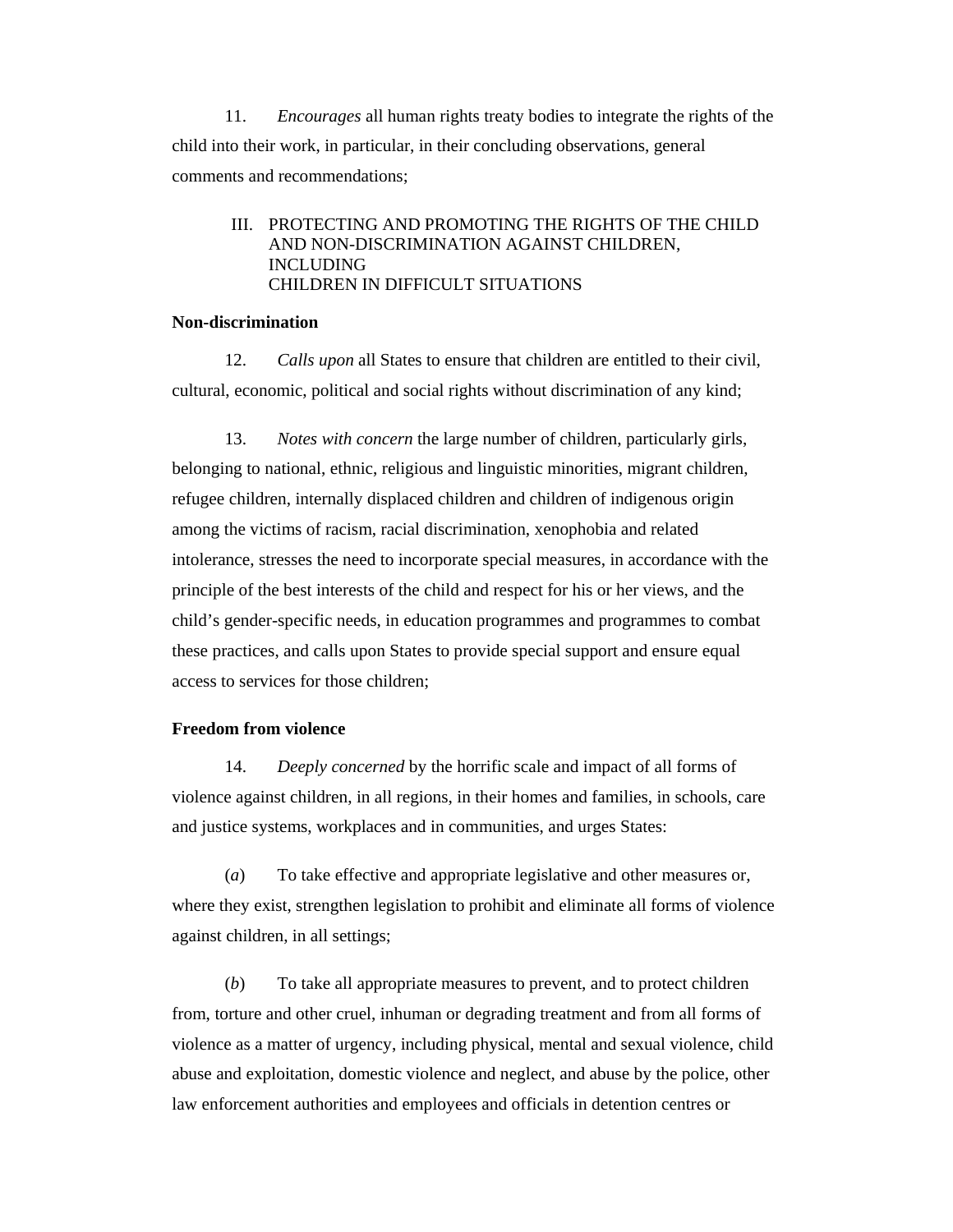welfare institutions, including orphanages, giving priority to the gender dimension and to address its underlying causes through a systematic and comprehensive approach;

 (*c*) To take appropriate measures to assert the right of children to respect for their human dignity and physical integrity and to prohibit and eliminate any emotional or physical violence or any other humiliating or degrading treatment;

 (*d*) To take measures to eliminate the use of corporal punishment in schools and to take urgent measures to protect students from violence of any kind, injury or abuse, including sexual abuse, intimidation or maltreatment in schools, to establish complaint mechanisms that are age-appropriate and accessible to children and to undertake thorough and prompt investigations of all acts of violence and discrimination;

 (*e*) To take measures to change attitudes that condone or normalize any form of violence against children, including cruel, inhuman or degrading forms of discipline, harmful traditional practices and all forms of sexual violence;

 (*f*) To end impunity for perpetrators of crimes against children, and to investigate and prosecute such acts of violence and impose appropriate penalties, recognizing that persons convicted of violent offences against children, including sexual abuse of children, should be able to work with children only after adequate national safeguards have been used to determine that they do not pose a risk of harm to children;

 15. *Requests* the Secretary-General to take urgent action on General Assembly resolution 62/141 and to appoint, in accordance with Assembly resolution 62/141, at the highest possible level and without delay, a Special Representative on violence against children and to report on progress made to the Council at its eighth session;

## **Identity, family relations and birth registration**

 16. *Urges* all States parties to intensify their efforts to comply with their obligations under the Convention on the Rights of the Child to preserve the child's identity, including nationality, name and family relations, as recognized by law, to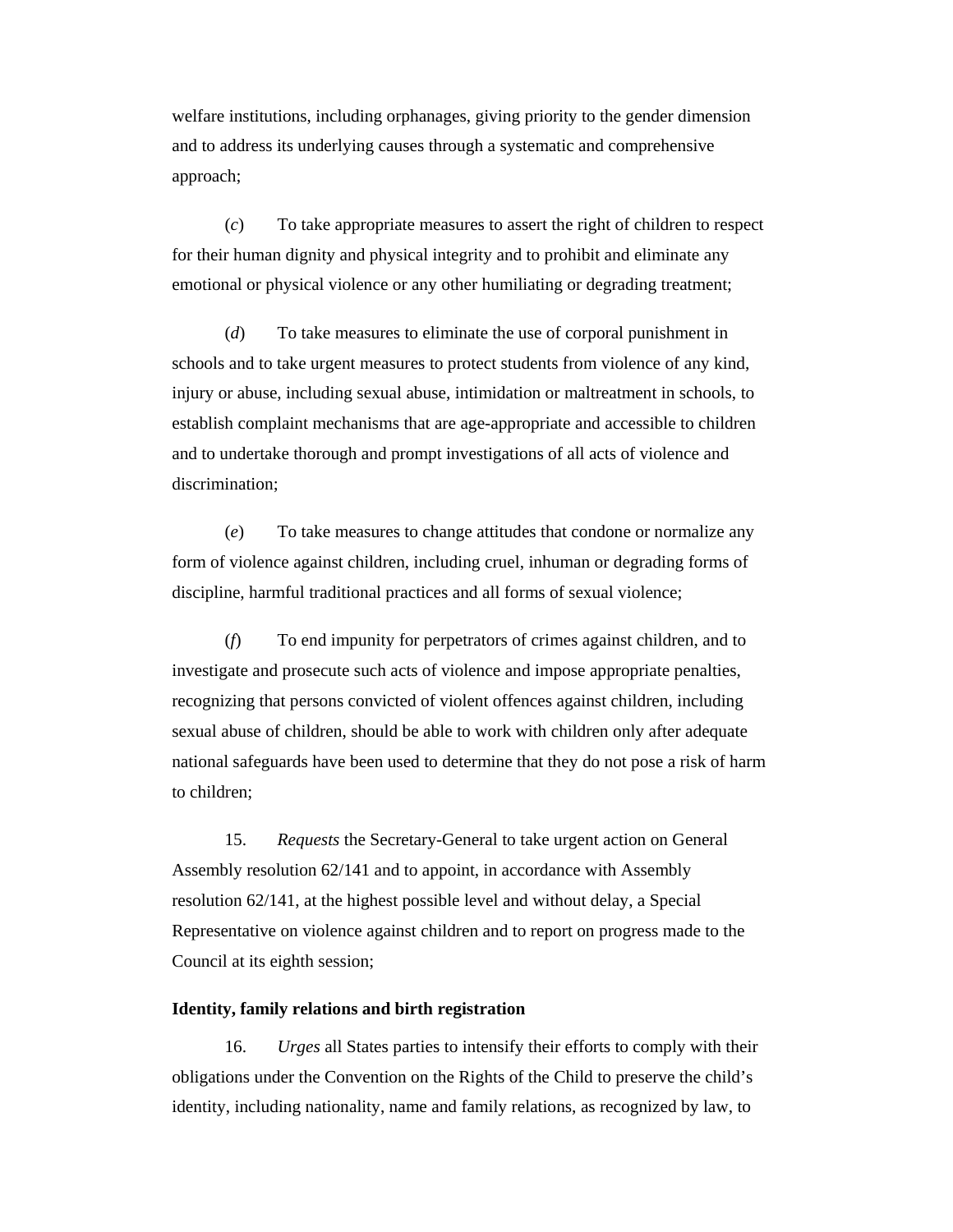allow for the registration of the child immediately after birth, irrespective of his/her status, to ensure that registration procedures are simple, expeditious and effective and provided free of charge, and to raise awareness of the importance of birth registration at the national, regional and local levels;

 17. *Calls upon* States to take necessary measures to prevent and combat illegal adoptions and all adoptions that are not in the best interest of the child, by establishing policy, legislation and effective supervision for the protection of children involved in national and intercountry adoptions, bearing in mind the best interest of the child;

 18. *Also calls upon* States to address cases of international abduction of children, bearing in mind that the best interest of the child shall be a primary consideration, and encourages States to engage in multilateral and bilateral cooperation to ensure, inter alia, the return of the child to the country where he or she resided immediately before removal or retention and, in this respect, to pay particular attention to cases of international abduction of children by one of their parents or other relatives;

 19. *Further calls upon* States to guarantee, to the extent consistent with the obligations of each State, the right of a child whose parents reside in different States to maintain, on a regular basis, save in exceptional circumstances, personal relations and direct contact with both parents by providing enforceable means of access and visitation in both States and by respecting the principle that both parents have common responsibilities for the upbringing and development of their children;

 20. *Reaffirms* the findings of the General Assembly in paragraph 16 of its resolution 62/141 and the importance of promoting appropriate parental care and family preservation where possible, and encourages States to adopt and enforce laws and improve the implementation of policies and programmes to protect children growing up without parents or caregivers; where alternative care is necessary, decision-making should be in the best interests of the child, in full consultation with the child and his/her legal guardians, and in this context, encourages the advancement of the draft United Nations guidelines for the appropriate use and conditions of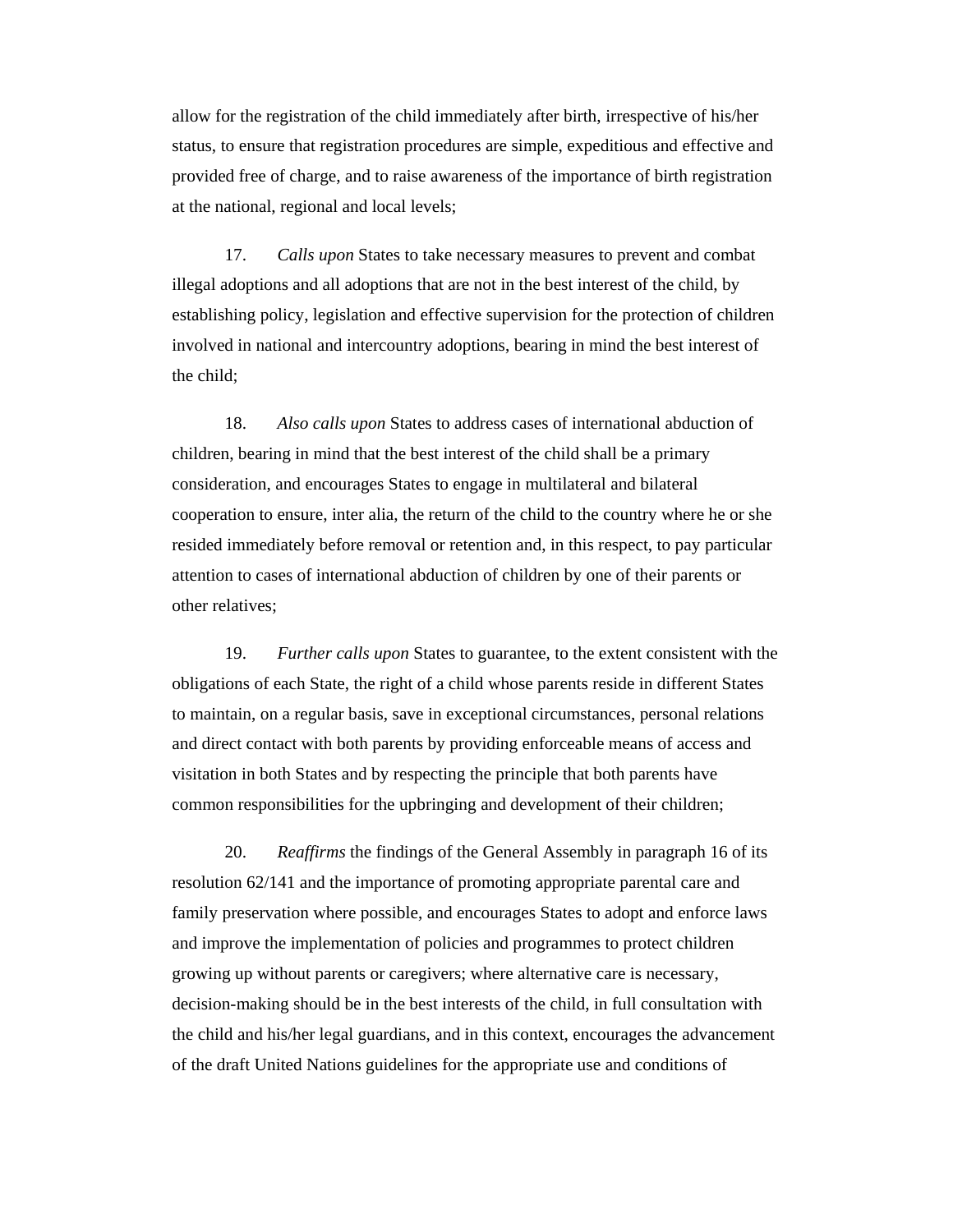alternative care for children; further attention should be given to these guidelines by the Council at its eighth session;

#### **Eradication of poverty**

 21. *Calls upon* States and the international community to cooperate, support and participate in the global efforts for poverty eradication at the global, regional and country levels, to intensify efforts so that all development and poverty reduction goals, as set out in the United Nations Millennium Declaration, are realized within their time framework, and reaffirms that investments in children and the realization of their rights contribute to their social and economic development, and are among the most effective ways to eradicate poverty;

## **Right to the enjoyment of the highest attainable standard of health**

22. *Calls upon* all States:

 (*a*) To take all necessary measures to ensure the right of the child to the enjoyment of the highest attainable standard of physical and mental health and to develop sustainable health systems and social services, to ensure access to such systems and services without discrimination, paying particular attention to adequate food and nutrition to prevent disease and malnutrition, to access to safe drinking water and sanitation, to prenatal and post-natal health care, to the special needs of adolescents, to reproductive and sexual health and to threats from substance abuse and violence;

 (*b*) To address, as a matter of priority, the vulnerabilities faced by children affected by and living with HIV by providing support and rehabilitation to those children, their families and caregivers, by promoting child-oriented HIV/AIDS policies and programmes, increased protection for children orphaned and affected by HIV, and by involving children, their caregivers and the private sector, to ensure access to affordable and effective prevention, care and treatment, including through correct information, access to voluntary and confidential testing, reproductive health care and education, access to pharmaceutical products and medical technologies, by intensifying efforts to develop new treatments for children and prioritizing prevention of mother-to-child transmission of the virus, and by building, where needed, and supporting social security systems to protect them;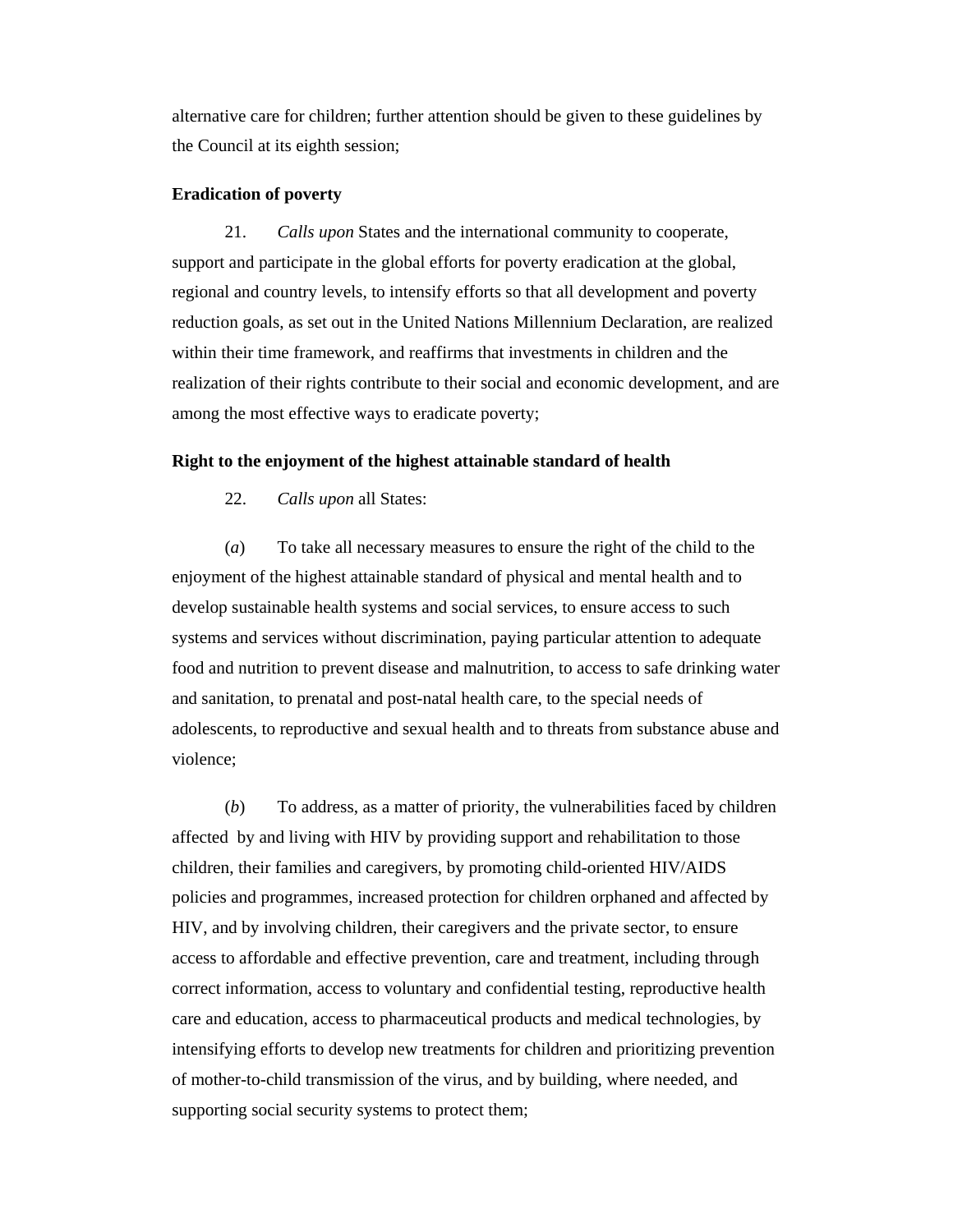## **Right to education**

23. *Calls upon* all States:

 (*a*) To recognize the right to education on the basis of equal opportunity and non-discrimination by making primary education available, free and compulsory for all children, by ensuring that all children, particularly girls, children in need of special protection, children with disabilities, indigenous children, children belonging to minorities and children of different ethnic origins, internally displaced and refugee children and children living in conflict-affected areas and countries and children affected and living with HIV/AIDS have access to good quality education, as well as making secondary education generally available and accessible for all, in particular by the progressive introduction of free education, bearing in mind that special measures to ensure equal access, including affirmative action, contribute to achieving equal opportunity and combating exclusion;

 (*b*) To design and implement programmes to provide social services to and support for pregnant adolescents and adolescent mothers, in particular to enable them to continue and complete their education;

 (*c*) To ensure that children, from an early age, benefit from education programmes, materials and activities that develop respect for human rights and fully reflect the values of peace, non-violence against oneself and others, tolerance and gender equality;

 (*d*) To enable children, including adolescents, to exercise their right to express their views freely, the views of the child being given due weight in accordance with age and maturity of the child;

## **The girl child**

 24. *Calls upon* all States to take all necessary measures, including legal reforms where appropriate:

 (*a*) To ensure the full and equal enjoyment by girls of all human rights and fundamental freedoms, to take effective actions against violations of those rights and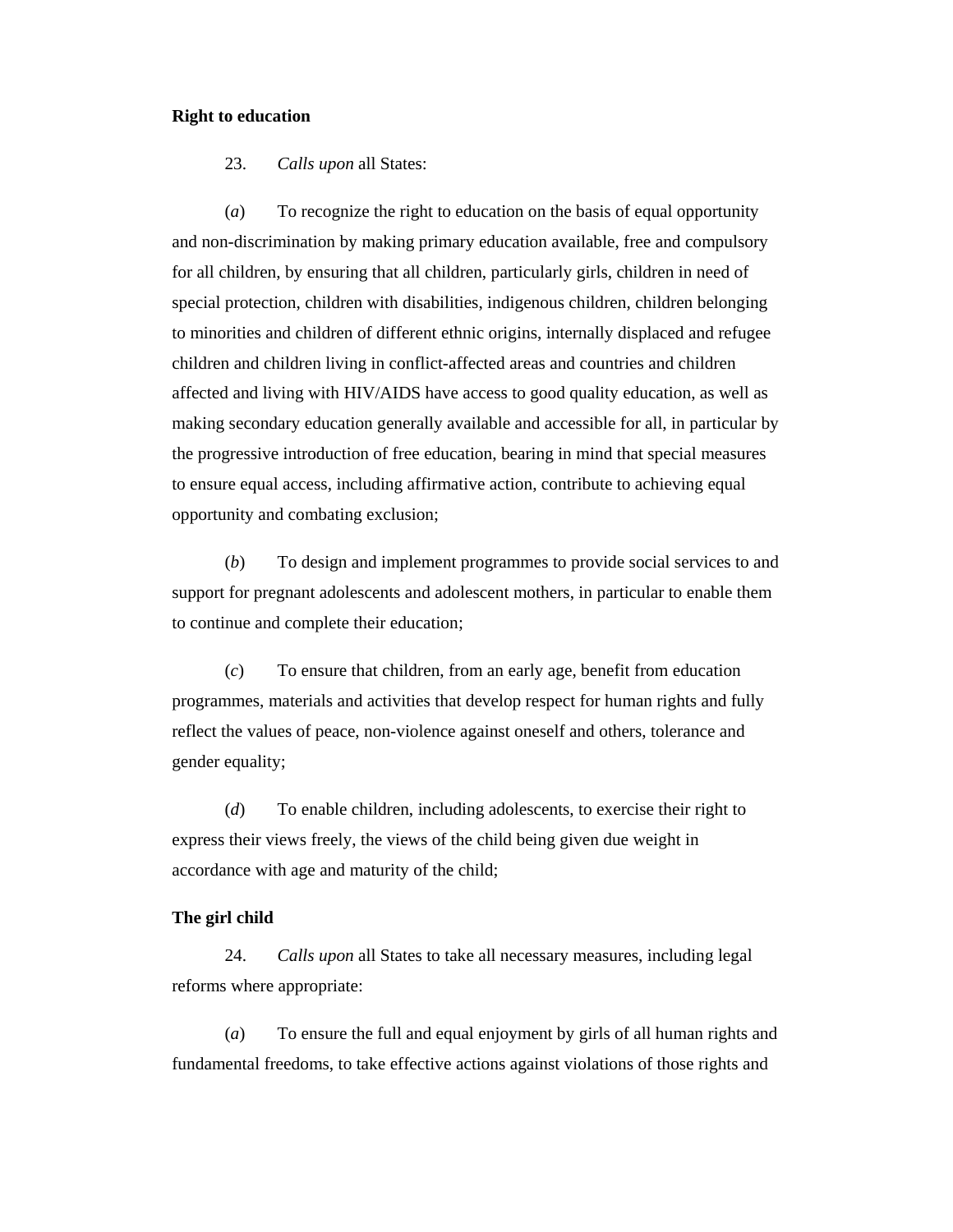freedoms, to end impunity and to base programmes and policies on the rights of the child, taking into account the special situation of girls;

 (*b*) To eliminate all forms of discrimination and violence against girls, including female infanticide and prenatal sex selection, rape, sexual abuse and harmful traditional or customary practices, including female genital mutilation, son preference, marriages without free and full consent of the intending spouses, early marriages and forced marriages and forced sterilization, including addressing their root causes, by enacting and enforcing legislation and, where appropriate, formulating comprehensive, multidisciplinary and coordinated national plans, programmes or strategies protecting girls;

 (*c*) To involve girls, including girls with special needs, and their representative organizations, in decision-making processes, as appropriate, and include them as full and active partners in identifying their own needs and in developing, planning, implementing and assessing policies and programmes to meet those needs;

#### **Children with disabilities**

 25. *Recognizes* that children with disabilities should have full enjoyment of all human rights and fundamental freedoms on an equal basis with other children, and recalls the obligations to that end undertaken by the States parties to the Convention on the Rights of the Child;

26. *Calls upon* all States to:

 (*a*) Take all necessary measures to ensure the full and equal enjoyment of all human rights and fundamental freedoms by children with disabilities, in both the public and private spheres, including by incorporating a child-rights perspective that includes children with disabilities into policies and programmes for children, taking into account the particular situation of children with disabilities who may be subject to multiple or aggravated forms of discrimination, including girls with disabilities and children with disabilities living in poverty;

 (*b*) To ensure the dignity of children with disabilities, to promote their self-reliance and to facilitate their full and active participation and inclusion in the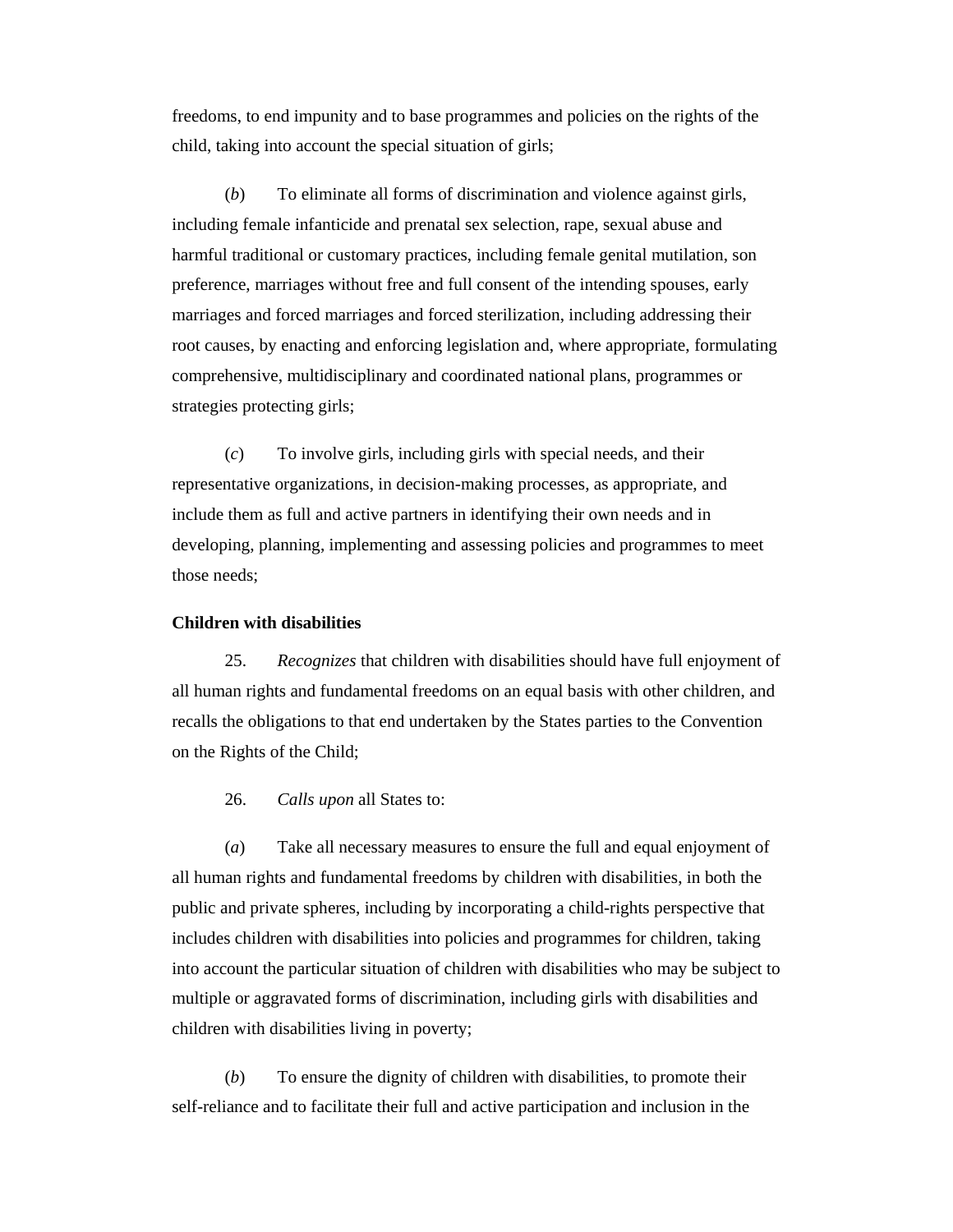community, including by ensuring access to good-quality inclusive education and health, and to enact and enforce legislation protecting children with disabilities against all forms of discrimination, exploitation, violence and abuse;

 (*c*) To consider ratifying the Convention on the Rights of Persons with Disabilities and its Optional Protocol as a matter of priority;

## **Migrant children**

 27. *Calls upon* all States to ensure, for migrant children, the enjoyment of all human rights and access to health care, social services and education of good quality, and that migrant children, and especially those who are unaccompanied and those who are victims of violence and exploitation, receive special protection and assistance, in accordance with their obligations, as reflected in articles 9 and 10 of the Convention on the Rights of the Child;

## **Children working and/or living on the street**

 28. *Calls upon* all States to prevent violations of the rights of children working and/or living on the street, including discrimination, arbitrary detention and extrajudicial, arbitrary and summary execution, torture, all kinds of violence and exploitation, and to bring the perpetrators to justice, to adopt and implement policies for the protection, social and psychosocial rehabilitation and reintegration of these children, and to adopt economic, social and educational strategies to address the problems of children working and/or living on the street;

## **Refugee and internally displaced children**

 29. *Calls upon* all States to protect refugee, asylum-seeking and internally displaced children, in particular those who are unaccompanied, who are particularly exposed to risks in connection with armed conflict and post-conflict situations, such as recruitment, sexual violence and exploitation, to pay particular attention to programmes for voluntary repatriation and, wherever possible, local integration and resettlement, to give priority to family tracing and reunification and, where appropriate, to cooperate with international humanitarian and refugee organizations;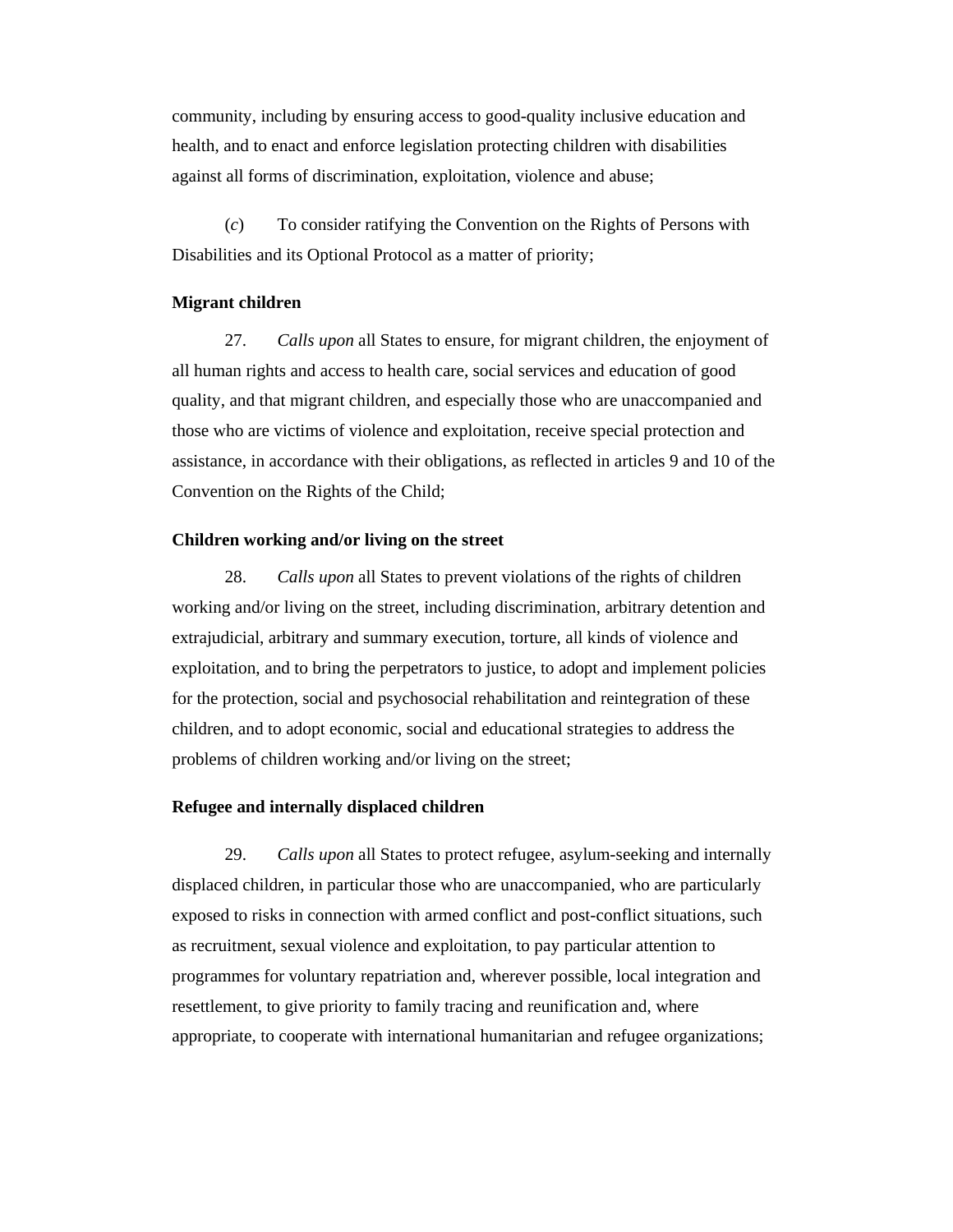#### **Children alleged to have or recognized as having infringed penal law**

 30. *Calls upon* all States, in particular those States in which the death penalty has not been abolished:

 (*a*) To abolish by law, as soon as possible, the death penalty and life imprisonment without possibility of release for those under the age of 18 years at the time of the commission of the offence;

 (*b*) To comply with their obligations as assumed under relevant provisions of international human rights instruments, including the Convention on the Rights of the Child and the International Covenant on Civil and Political Rights;

 (*c*) To keep in mind the safeguards guaranteeing protection of the rights of those facing the death penalty and the guarantees set out in resolutions 1984/50 of 25 May 1984 and 1989/64 of 24 May 1989 adopted by the Economic and Social Council;

 31. *Also calls upon* all States to give greater consideration to restorative justice practices, including mediation, as an alternative to sentencing, or as part of the sentencing process with regard to offenders under the age of 18;

 32. *Further calls upon* all States to protect children deprived of their liberty from torture and other cruel, inhuman or degrading treatment or punishment and to ensure that, if they are arrested, detained or imprisoned, children are provided with adequate legal assistance and that they shall have the right to maintain contact with their family through correspondence and visits, save in exceptional circumstances, and that no child in detention is sentenced or subject to forced labour or corporal punishment, or deprived of access to and provision of health-care services, hygiene and environmental sanitation, education, basic instruction and vocational training;

#### **Children of persons alleged to have or recognized as having infringed penal law**

 33. *Calls upon* all States to give attention to the impact of parental detention and imprisonment on children and, in particular: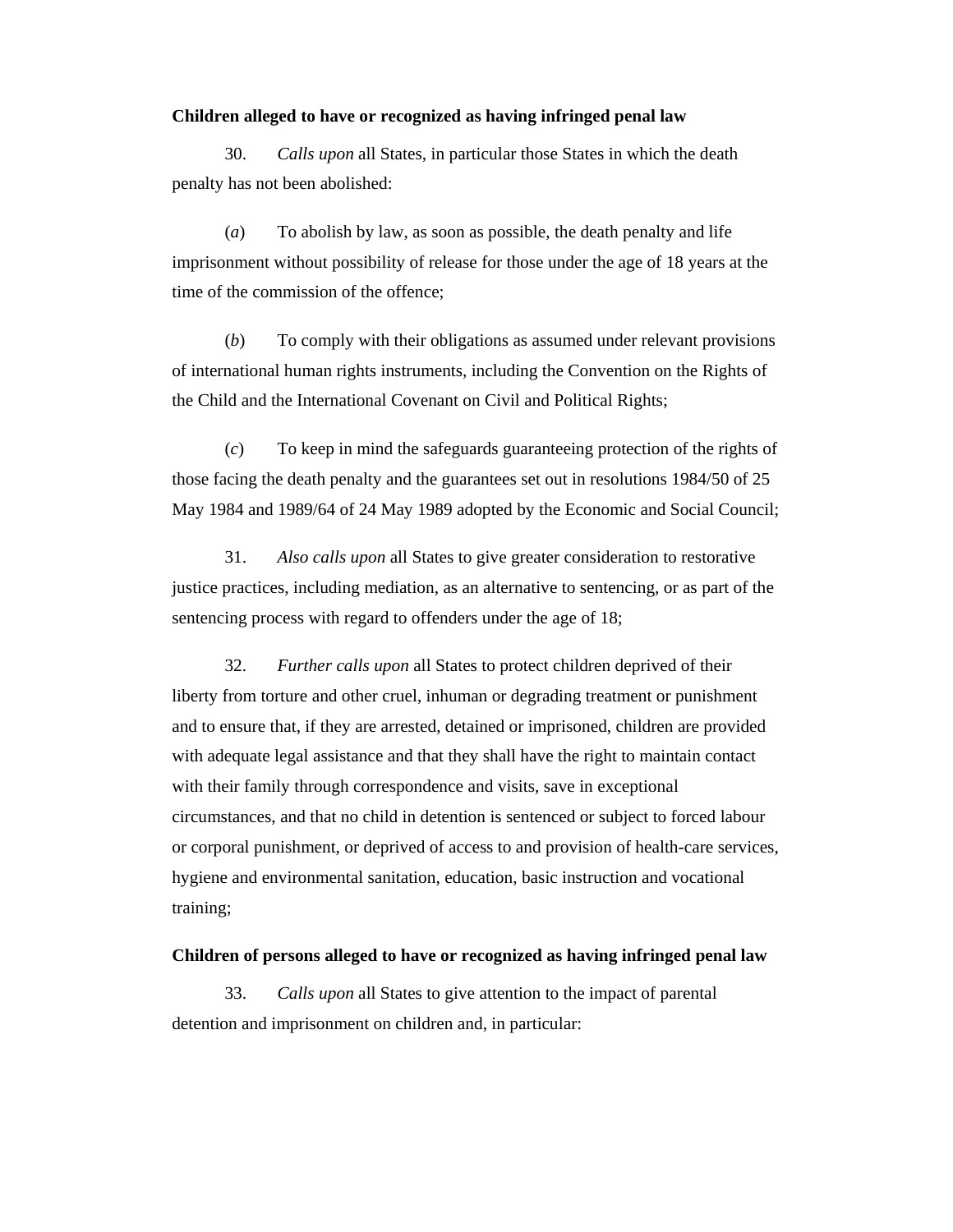(*a*) To give priority to non-custodial measures, when sentencing or deciding on pretrial measures for a child's sole or primary carer, subject to the need to protect the public and the child, and bearing in mind the gravity of the offence;

 (*b*) To identify and promote good practices in relation to the needs and physical, emotional, social and psychological development of babies and children affected by parental detention and imprisonment;

# **Child labour**

 34. *Calls upon* all States to translate into concrete action their commitment to the progressive and effective elimination of child labour that is likely to be hazardous or to interfere with the child's education or to be harmful to the child's health or physical, mental, spiritual, moral or social development, to eliminate immediately the worst forms of child labour, to promote education as a key strategy in this regard, including the creation of vocational training and apprenticeship programmes and the integration of working children into the formal education system, and to examine and devise economic policies, where necessary, in cooperation with the international community, that address factors contributing to these forms of child labour;

 35. *Urges* all States that have not yet signed and ratified or acceded to the Convention concerning Minimum Age for Admission to Employment, 1973 (No. 138) and the Convention concerning the Prohibition and Immediate Action for the Elimination of the Worst Forms of Child Labour, 1999 (No. 182) of the International Labour Organization to consider doing so;

## IV. PREVENTION AND ERADICATION OF THE SALE OF CHILDREN, CHILD PROSTITUTION AND CHILD PORNOGRAPHY

36. *Calls upon* all States:

 (*a*) To take all necessary measures to eliminate, criminalize and penalize effectively all forms of sexual exploitation and sexual abuse of children, including within the family or for commercial purposes, child pornography and child prostitution, child trafficking, child sex tourism, the sale of children and their organs,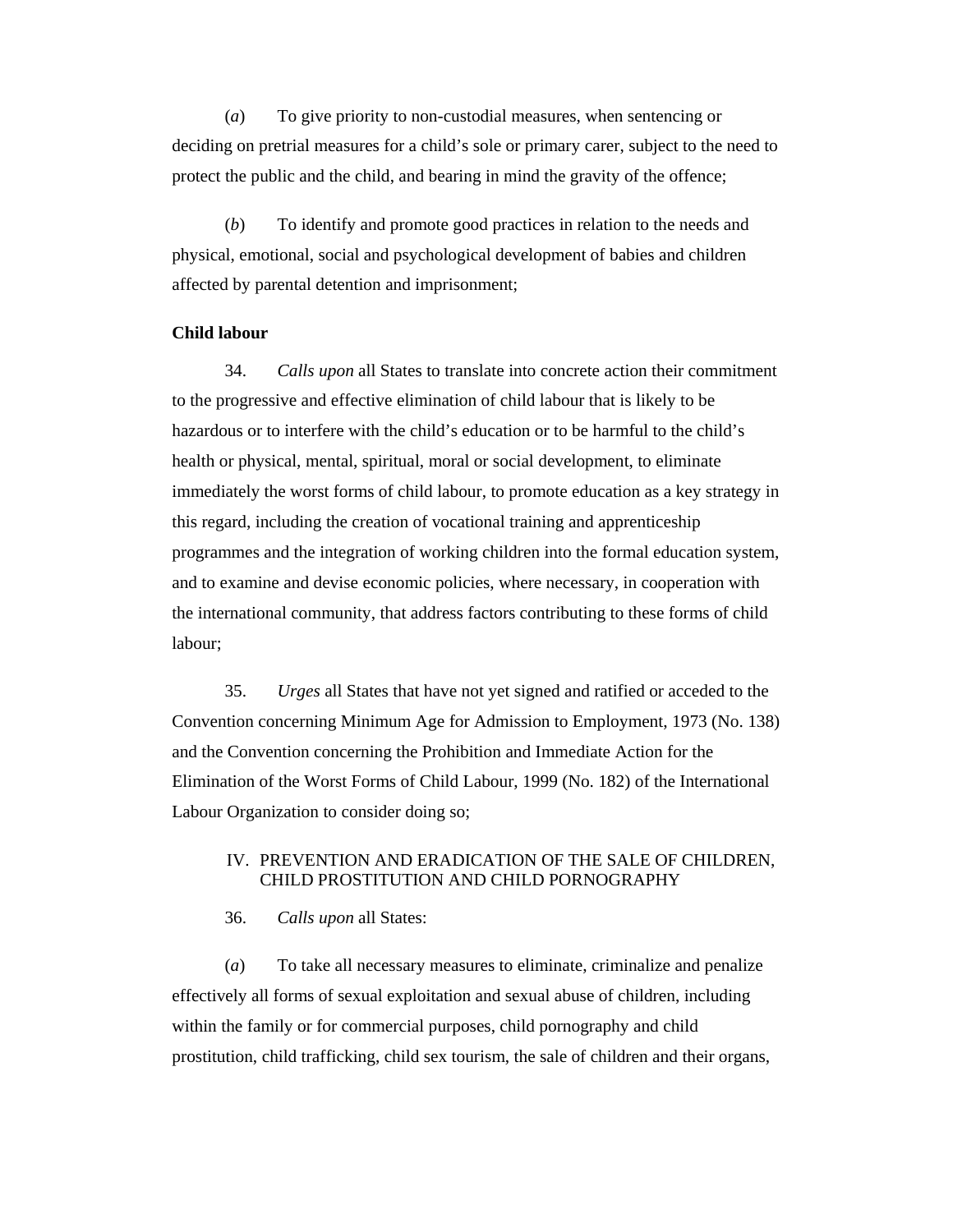and the use of the Internet for these purposes, and to take effective measures against the criminalization of children who are victims of exploitation;

 (*b*) To take effective measures to ensure prosecution of offenders, including through international assistance in connection with investigations or criminal or extradition proceedings;

 (*c*) To increase cooperation at all levels to prevent and dismantle networks trafficking in children;

 (*d*) To consider signing and ratifying or acceding to the Protocol to Prevent, Suppress and Punish Trafficking in Persons, Especially Women and Children, supplementing the United Nations Convention against Transnational Organized Crime;

 (*e*) To address effectively the needs of victims of trafficking, of sale of children, of child prostitution and child pornography, including their safety and protection, physical and psychological recovery and full reintegration into their family and society and bearing in mind the best interest of the child;

 (*f*) To combat the existence of a market that encourages such criminal practices against children and factors leading to these practices, including through the adoption and effective application of preventive and enforcement measures targeting customers or individuals who sexually exploit or sexually abuse children, as well as ensuring public awareness of the problem;

 (*g*) To take the necessary measures to eliminate the sale of children, child prostitution and child pornography by adopting a holistic approach and addressing all contributing factors;

 37. *Welcomes* the comprehensive guidelines and recommendations contained in the report of the Special Rapporteur on the sale of children, child prostitution and child pornography to the Council in 2008 (A/HRC/7/8) for the establishment and management of rehabilitation and assistance programmes for children who are victims of sexual commercial exploitation and trafficking and strongly encourages States to take them into account in order to provide the child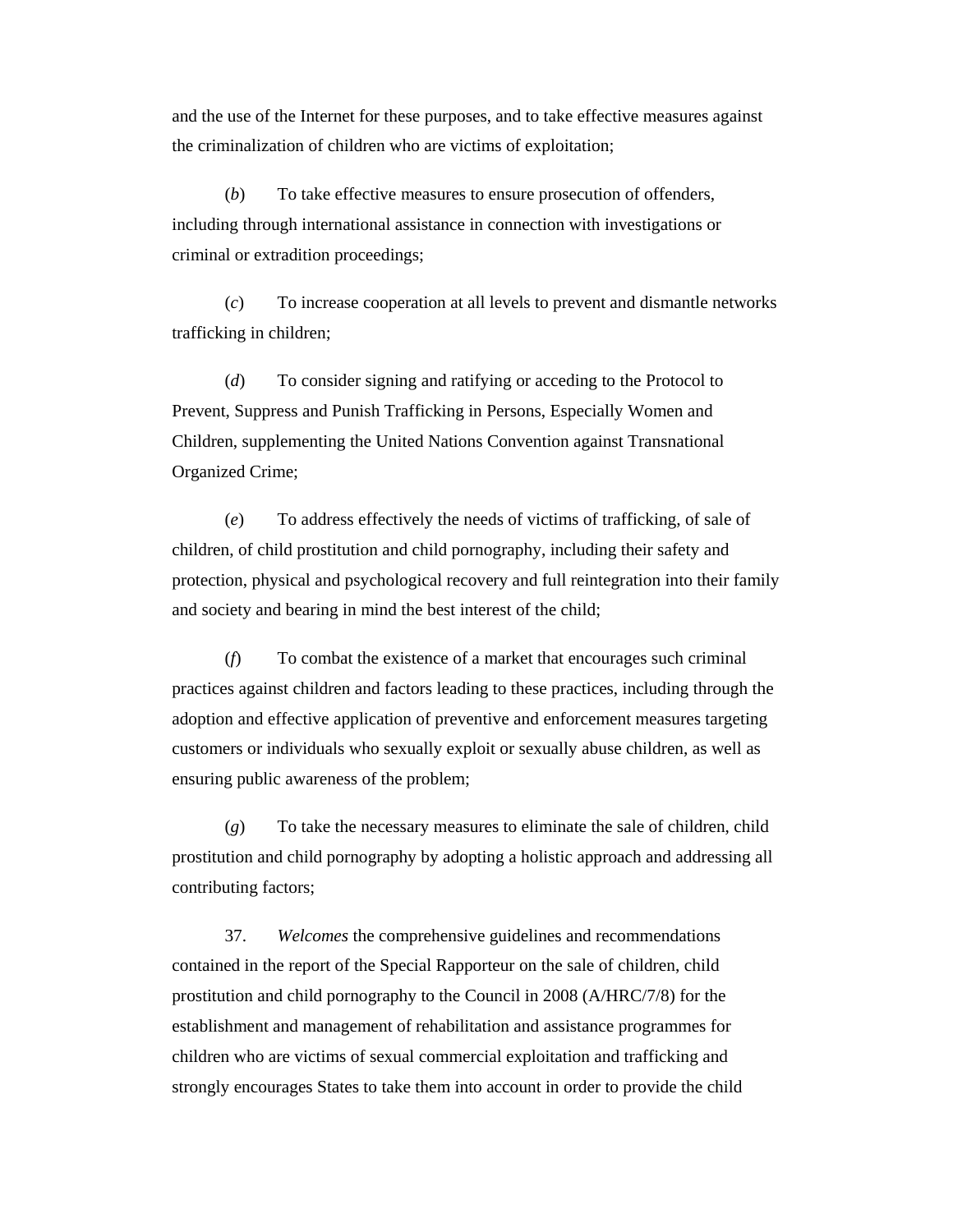victims with assistance, protection and a successful rehabilitation in their families and society, taking into consideration the importance of separate programmes that attend to their special needs;

#### V. PROTECTION OF CHILDREN AFFECTED BY ARMED CONFLICT

 38. *Strongly condemns* any recruitment and use of children in armed conflicts contrary to international law, and urges all parties to armed conflict to end such practice, and all other violations and abuses committed against children, including killing or maiming, rape or other sexual violence, abduction, denial of humanitarian access, attacks against schools and hospitals and the forced displacement of children and their families;

 39. *Reaffirms* the essential role of the General Assembly, the Economic and Social Council and the Human Rights Council for the promotion and protection of the rights and welfare of children, including children affected by armed conflict, and takes note of Security Council resolutions on children and armed conflict, in particular resolution 1612 (2005) of 26 July 2005, and of the undertaking by the Council to give special attention to the protection, welfare and rights of children in armed conflict when taking action aimed at maintaining peace and security, including provisions for the protection of children in the mandates of peacekeeping operations, as well as the inclusion of child protection advisers in those operations;

 40. *Notes with appreciation* the steps taken regarding Security Council resolution 1612 (2005) of 26 July 2005 and the efforts of the Secretary-General to implement the monitoring and reporting mechanism, including in collecting and providing timely, objective, accurate and reliable information on children and armed conflict in accordance with that resolution, with the participation of and in cooperation with national Governments and relevant United Nations and civil society actors, including at the country level, as well as the work carried out by United Nations child protection advisers in peacekeeping operations;

 41. *Takes note* of the updating of the Cape Town Principles on child soldiers that led to the Paris Principles and Guidelines on Children Associated with Armed Forces or Armed Groups, encourages Member States to consider using the Guidelines to inform their work in protecting children from the effects of armed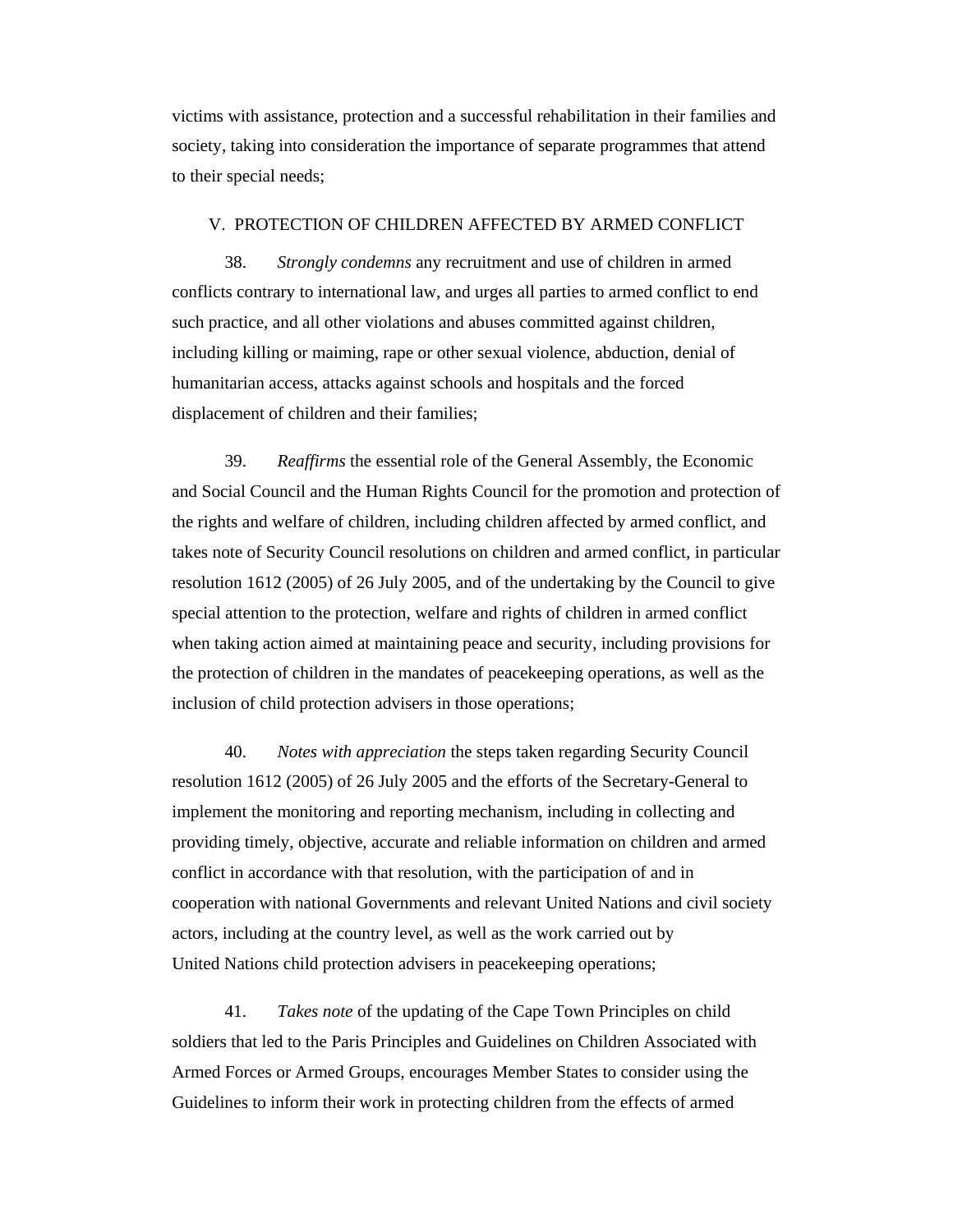conflicts, and requests the relevant entities of the United Nations system, within their mandates, and invites civil society, to assist Member States in this field;

 42. *Takes note* of part two of the report of the Special Representative of the Secretary-General for Children and Armed Conflict (A/62/228), on the strategic review of the 1996 study by Graça Machel entitled "Impact of armed conflict on children", and of the significant developments and achievements in the protection of children in armed conflict at the national and international levels, and calls upon Member States and observers, and invites relevant entities of the United Nations system as well as civil society, as appropriate, to study carefully its recommendations, recognizing the need for discussion on the issues raised therein, and stresses the need for the views of Member States to be fully taken into account in this regard;

 43. *Recalls*, in accordance with international humanitarian law, that indiscriminate attacks against civilians, including children, are prohibited, and that they shall not be the object of attack, including by the way of reprisals or excessive use of force, condemns these practices and demands that all parties immediately put an end to them;

 44. *Calls upon* all States to pay special attention to the protection, welfare and rights of girls affected by armed conflict;

45. *Calls upon* States:

 (*a*) When ratifying the Optional Protocol to the Convention on the Rights of the Child on the involvement of children in armed conflict, to raise the minimum age for voluntary recruitment of persons into their national armed forces from that set out in article 38, paragraph 3, of the Convention, bearing in mind that under the Convention persons under 18 years of age are entitled to special protection, and to adopt safeguards to ensure that such recruitment is not forced or coerced;

 (*b*) To take effective measures to prevent the recruitment and use of children by armed groups, as distinct from the armed forces of a State, including the adoption of legal measures necessary to prohibit and criminalize such practice, and the adoption of measures to prevent re-recruitment, in particular education;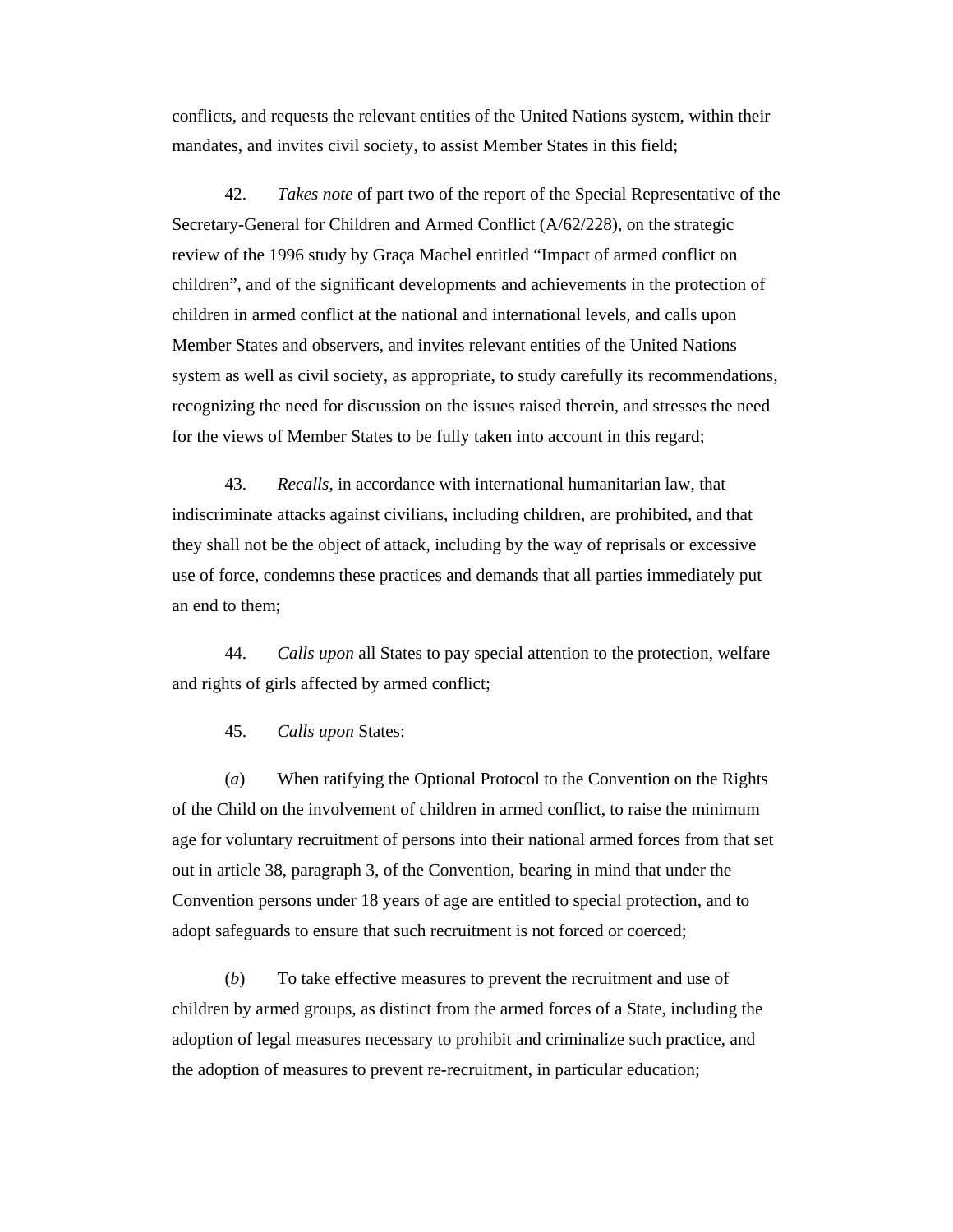(*c*) To take all feasible measures, in particular educational measures, to ensure the demobilization and effective disarmament of children used in armed conflicts and to implement effective measures for their rehabilitation, physical and psychological recovery and reintegration into society, taking into account the rights and the specific needs of the girl child;

 (*d*) To take effective preventive measures against sexual exploitation and abuse by their military and civilian peacekeepers and hold them to account;

46. *Calls upon*:

 (*a*) All States and other parties to armed conflict to respect fully international humanitarian law and, in this regard, calls upon States parties to respect fully the provisions of the Geneva Conventions of 12 August 1949, and the Additional Protocols thereto of 8 June 1977;

 (*b*) Armed groups that are distinct from the armed forces of a State not, under any circumstances, to recruit or use in hostilities persons under the age of 18 years;

 (*c*) All States and relevant United Nations bodies and agencies and regional organizations to integrate the rights of the child into all activities in conflict and post-conflict situations, to ensure adequate child protection training of their staff and personnel, including through the drafting and dissemination of codes of conduct addressing the issue of sexual exploitation and abuse of children, to ensure that States take effective preventive measures against sexual exploitation and abuse by their military and civilian peacekeepers and hold them to account, and to facilitate the participation of children in the development of strategies in this regard, making sure that there are opportunities for children's voices to be heard and given due weight in accordance with the age and maturity of the child;

 (*d*) All States and relevant United Nations bodies to continue to support national and international mine action efforts, including through financial contributions, assistance to victims and social and economic reintegration, mine awareness programmes, mine clearance and child-centred rehabilitation;